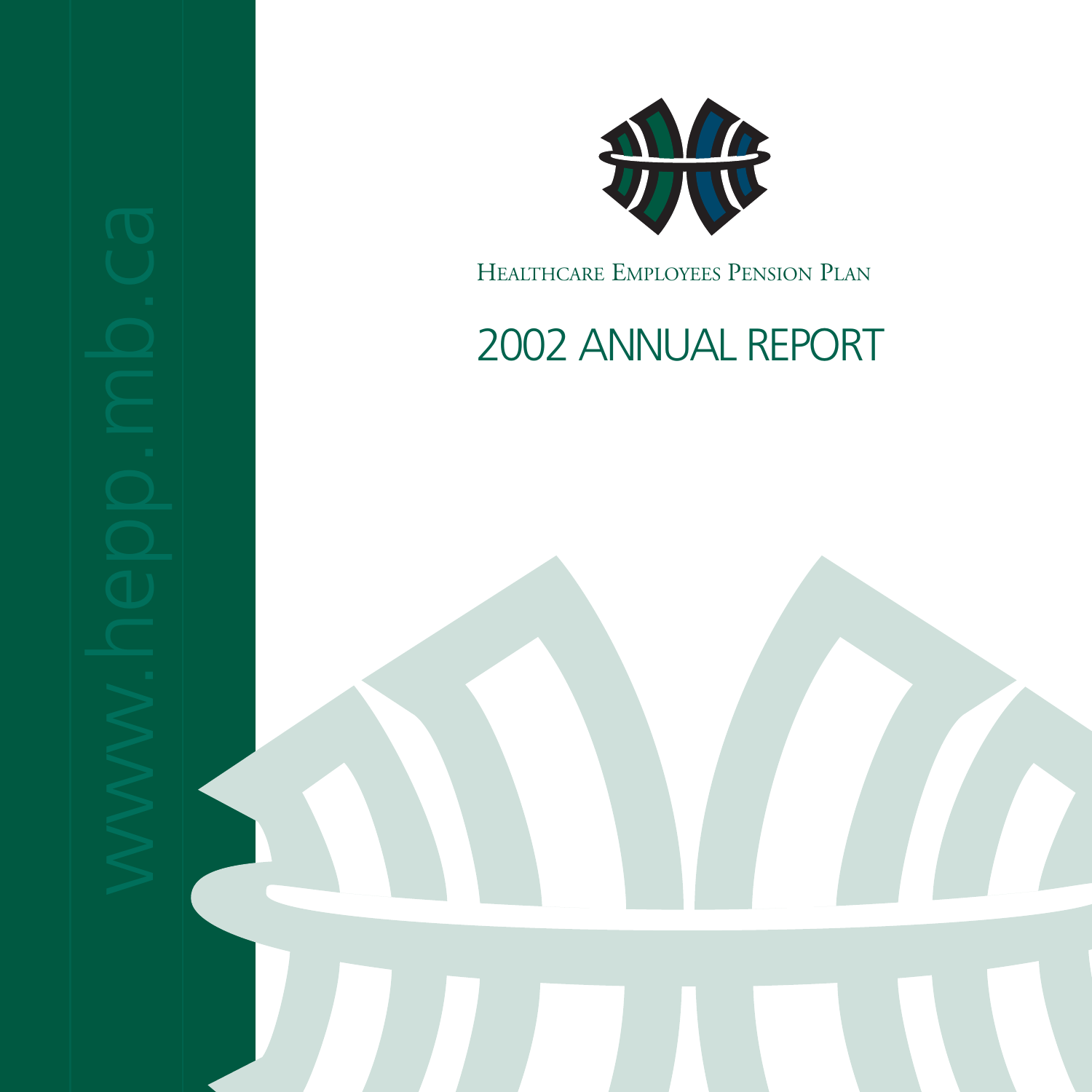# **Contents**

- 3 Our Commitment
- 4 Report from the Chair of the Board
- 6 Report from the Executive Director
- 7 Governance Structure
- 8 Plan Features
- 9 2002 Highlights
- 11 Management's Responsibility for Financial Reporting
- 12 Fund Highlights
- 13 Actuarial Highlights
- 15 Report from the Director of Investments
- 19 2002 HEPP Directory



HEALTHCARE EMPLOYEES PENSION PLAN - MANITOBA

For more detailed financial information or additional information about HEPP, please contact us.

900 – 200 Graham Avenue Winnipeg, MB R3C 4L5 Phone: (204) 942-6591 Toll Free (Outside Winnipeg): 1-888-842-4233 Fax: (204) 943-3862 Website: www.hepp.mb.ca E-mail: communications@hepp.mb.ca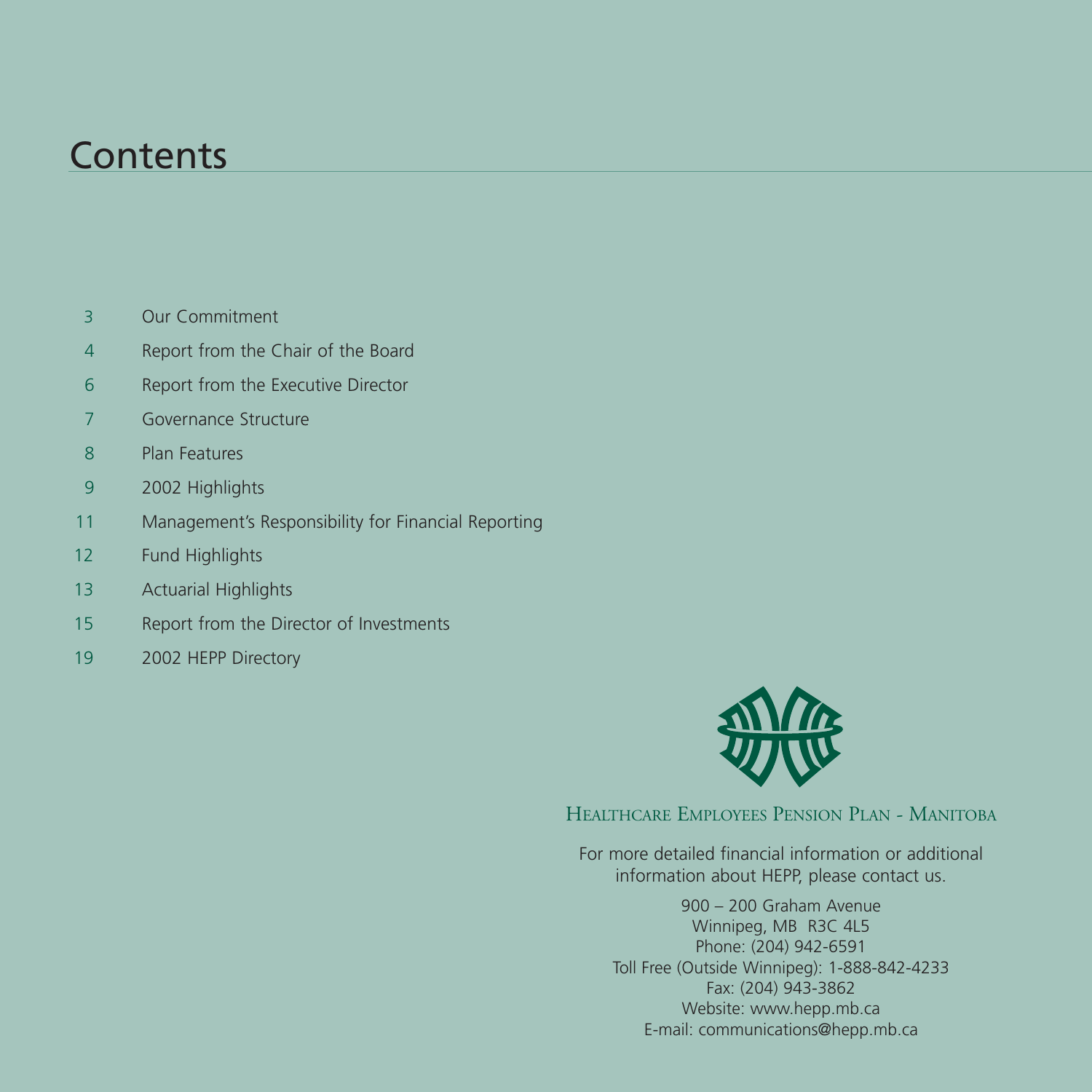# Our Commitment

### Our **Purpose**

The purpose of the Healthcare Employees Pension Plan (HEPP) is to provide pension benefits to healthcare employees and their beneficiaries.

### Our **Vision**

We will be a leader in healthcare pension plans in Canada, providing competitive benefits and superior services.

To achieve our vision, we will focus on the four areas that are the levers, or pillars of the Pension Plan:

- Investment Strategy
- Funding Strategy
- Administration (level and quality of resources), and
- Actuarial Assumptions.

### Our **Values**

We are committed to *stewardship, competence, respect, even-handedness, integrity, beneficiary focus and teamwork.* 

### Our **Mission**

Our mission is to meet member needs for retirement security through:

- Superior member service
- Effective governance
- Sound investment policies
- Best practices in administration, and
- Knowledgeable and professional staff.

### Our **Guiding Principles**

Our actions will be guided by the fair and just treatment of HEPP members and other stakeholders through prudent fiscal stewardship, excellent member service and open communication.

### Our **Goals**

To maintain a fully funded pension plan.

To maximize investment returns within an appropriate and prudent level of risk.

- To maintain cost-effective administration services.
- To maintain a safe, healthy and equitable workplace.
- To empower our employees through teamwork and training.

To continually improve service to all members and other stakeholders.

To communicate effectively with members and other stakeholders.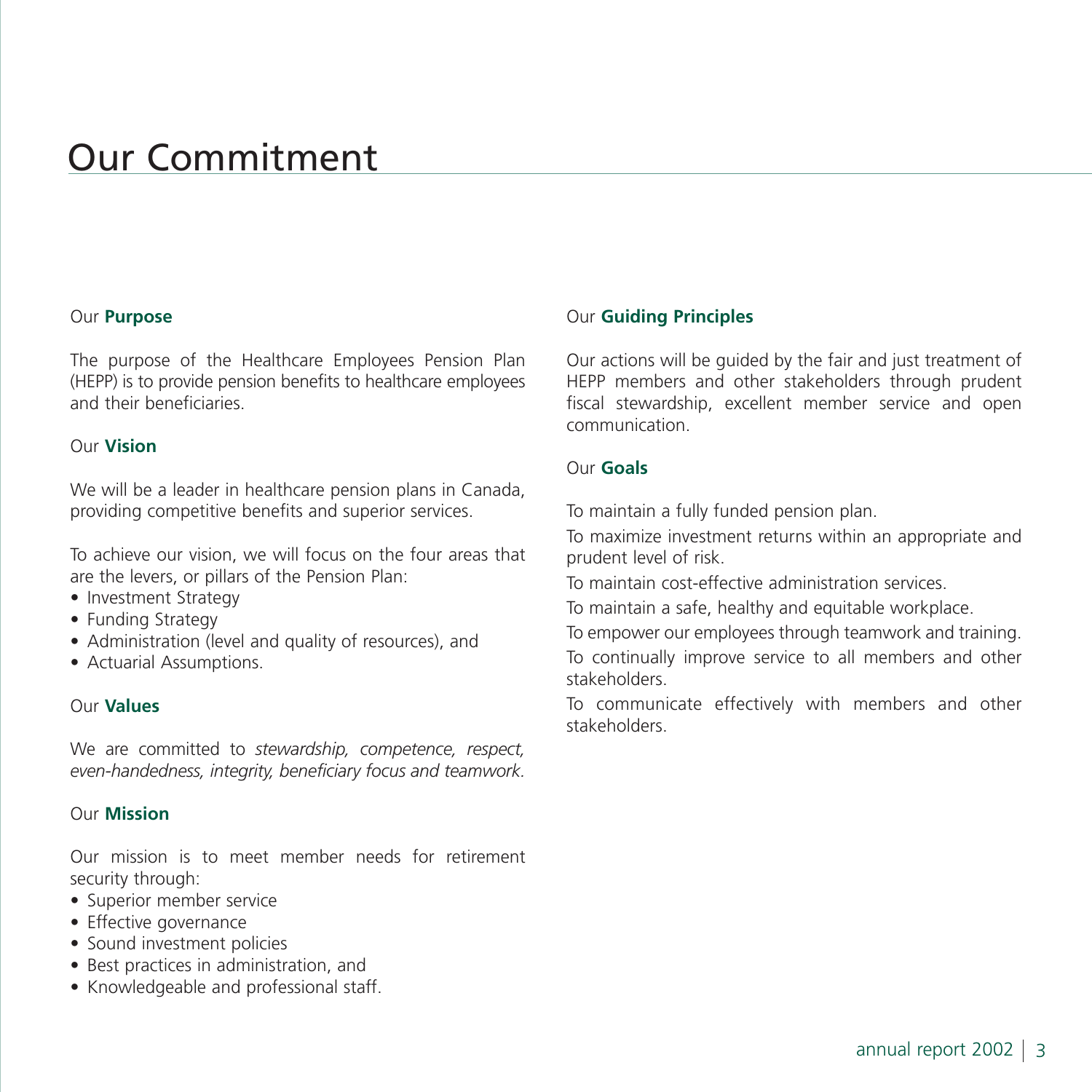## Report from the Chair of the Board

Each year, audited financial statements and an actuarial valuation provide comprehensive information about the Plan. At December 31, 2002, active membership increased to 33,178 from 31,817 last year, and retired membership increased to 8,524 from 8,006. However, net assets at market value decreased to \$2.010 billion from \$2.079 billion and the Plan's actuarial surplus decreased to \$67.4 million from \$86.6 million.

Members who have been watching their Registered Retirement Savings Plans will have noticed significant decline in the value of their investments resulting from the decline in stock markets over the past few years. Pension plans like HEPP have not been immune to declining markets. Furthermore, there are very stringent rules in place to ensure that pension plan boards take action in these circumstances to protect the interests of members.

For a number of years, extraordinary market returns have served to keep contributions lower than they need to be to support benefits. Though the Plan remained solvent at December 31, 2002, it is necessary for HEPP to ensure that the Plan remains viable in the coming years by increasing contributions, or through a combination of contribution increases and benefit reductions. Further information will be forthcoming as it becomes available.

Since HEPP's inception in 1997, the financial position of the Plan has enabled the Board of Trustees to approve ad hoc cost of living adjustments (COLAs) to retirees, disabled and deferred vested members each year at 70% of the Canadian Consumer Price Index (CPI) during the 12 month period ending as of the preceding June 30.

A 2.34% ad hoc COLA was granted effective January 1, 2002. The Trustees deferred a decision on a COLA effective January 1, 2003 pending the outcome of an actuarial valuation of the Plan. Unfortunately, based on the financial position of the Plan, the Trustees decided no COLA could be granted effective January 1, 2003. Future COLAs will depend on the actuarial position of the Fund.

Pension plans have a great responsibility to members, making governance practices essential. In 2002, the Board and management finalized a governance manual, which defines the process and structure used to supervise HEPP's operation. In conjunction with the new manual, two new board committees - an Audit Committee and a Governance Committee - have been established.

The Board of Trustees of HEPP and the Board of Trustees of the Healthcare Employees Benefits Plan (HEBP) have appointed Mr. John McLaughlin as Executive Director.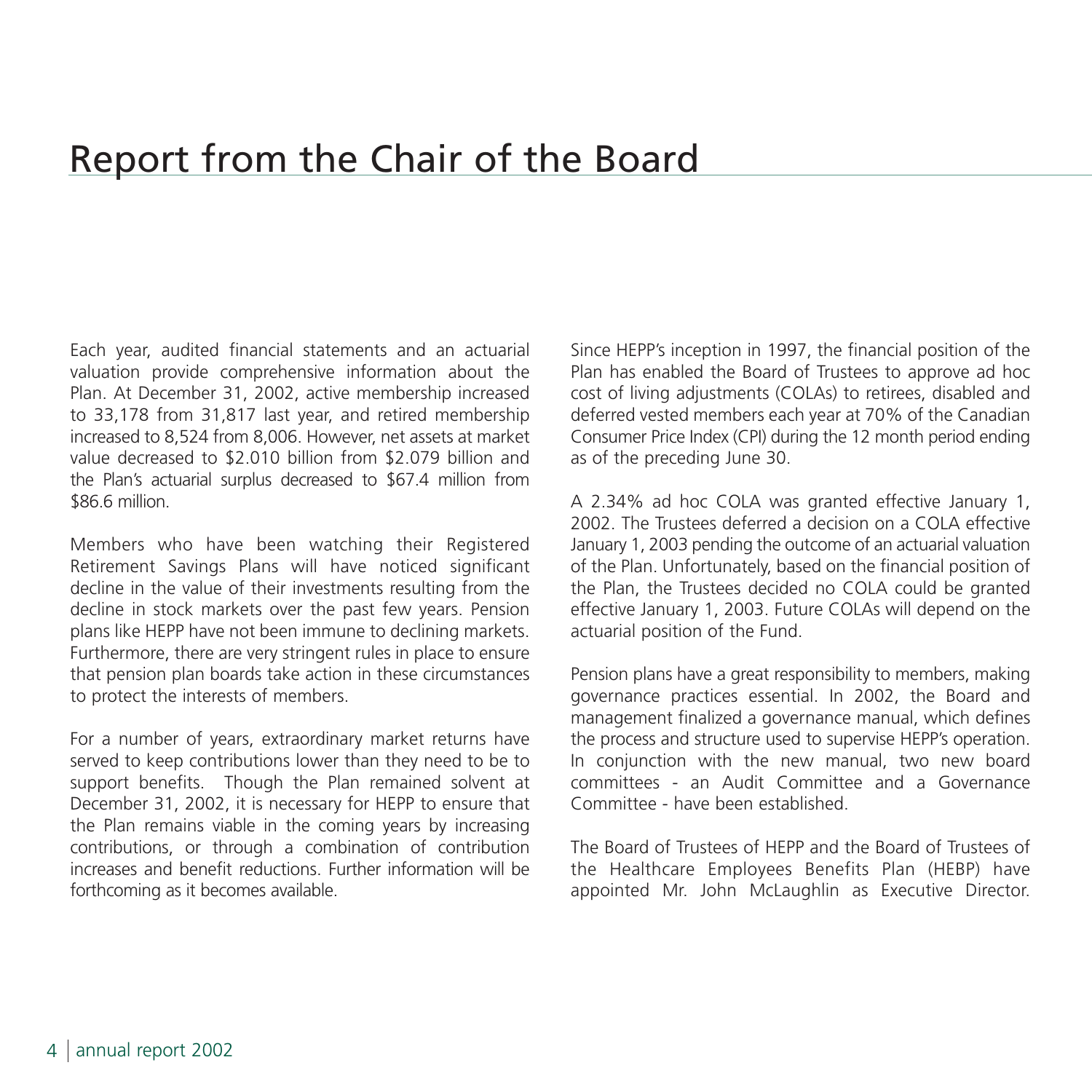Reporting to the jointly trusteed HEPP/HEBP Boards, Mr. McLaughlin will direct HEPP/HEBP's activities to achieve the organization's strategic objectives and enhance service to members and employers.

Over the next two years, HEPP will be upgrading systems and processes to provide more timely information to members. The Board members appreciate the efforts of HEPP management and staff for their renewed commitment to improving systems, processes and data, and enhancing service to members.

Sincerely,

meagerment

Bob Malazdrewich Chair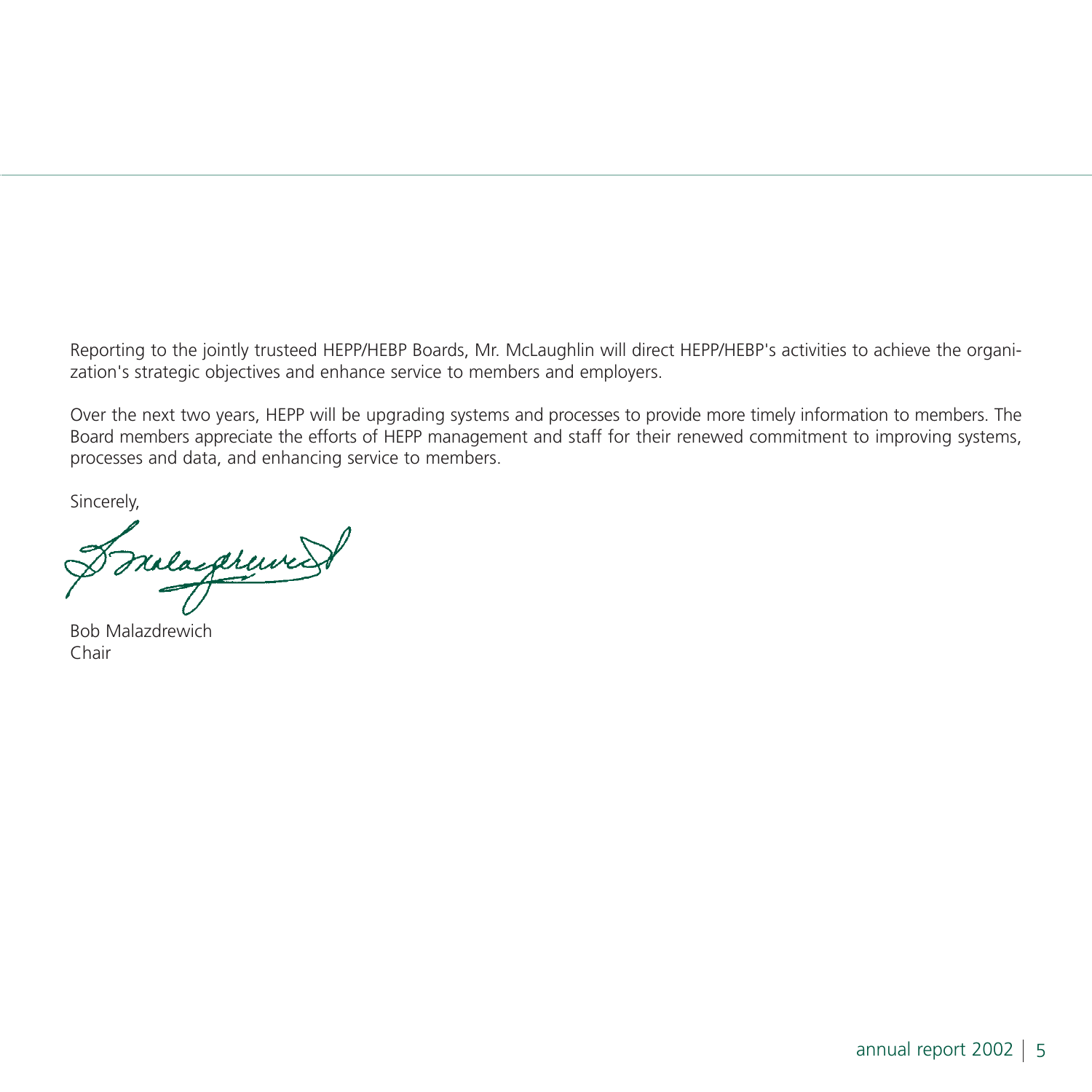# Report from the Executive Director

It has been six years since the inception of HEPP. In 2002, HEPP staff focused on evaluating and analyzing processes, procedures, systems and data. This process has led to a renewed commitment to improve service and provide more timely and accurate information to members.

Management changes have invigorated the process of change. Initiatives include reducing administration costs through automation of manual processes, addition of data validity checks and document imaging.

This year, improvements were made to annual statements. It is intended that HEPP members who are also members of the Healthcare Employees Benefits Plan (HEBP) will receive one consolidated pension and benefit statement in the future.

HEPP/HEBP will also be working with employers to improve the collection and retention of member information. Currently, for example, addresses that you provide directly to HEPP/HEBP can be overwritten by information coming electronically from your employer. Through careful planning, cooperation with employers and modern technology, HEPP/HEBP will resolve such issues.

In addition to striving for steady and noticeable improvement, HEPP will improve accountability to the Board of Trustees by providing reports that monitor service levels to members.

I would like to take this opportunity to thank the HEPP Board for their guidance and support in initiating changes and improvements and HEPP management and staff for their commitment to improvement.

The administrative staff appreciates the cooperation and understanding of members and employers as HEPP embarks on change. Please continue to send your feedback and suggestions to enable HEPP to be more responsive to your needs.

9. McDaugs

John McLaughlin Executive Director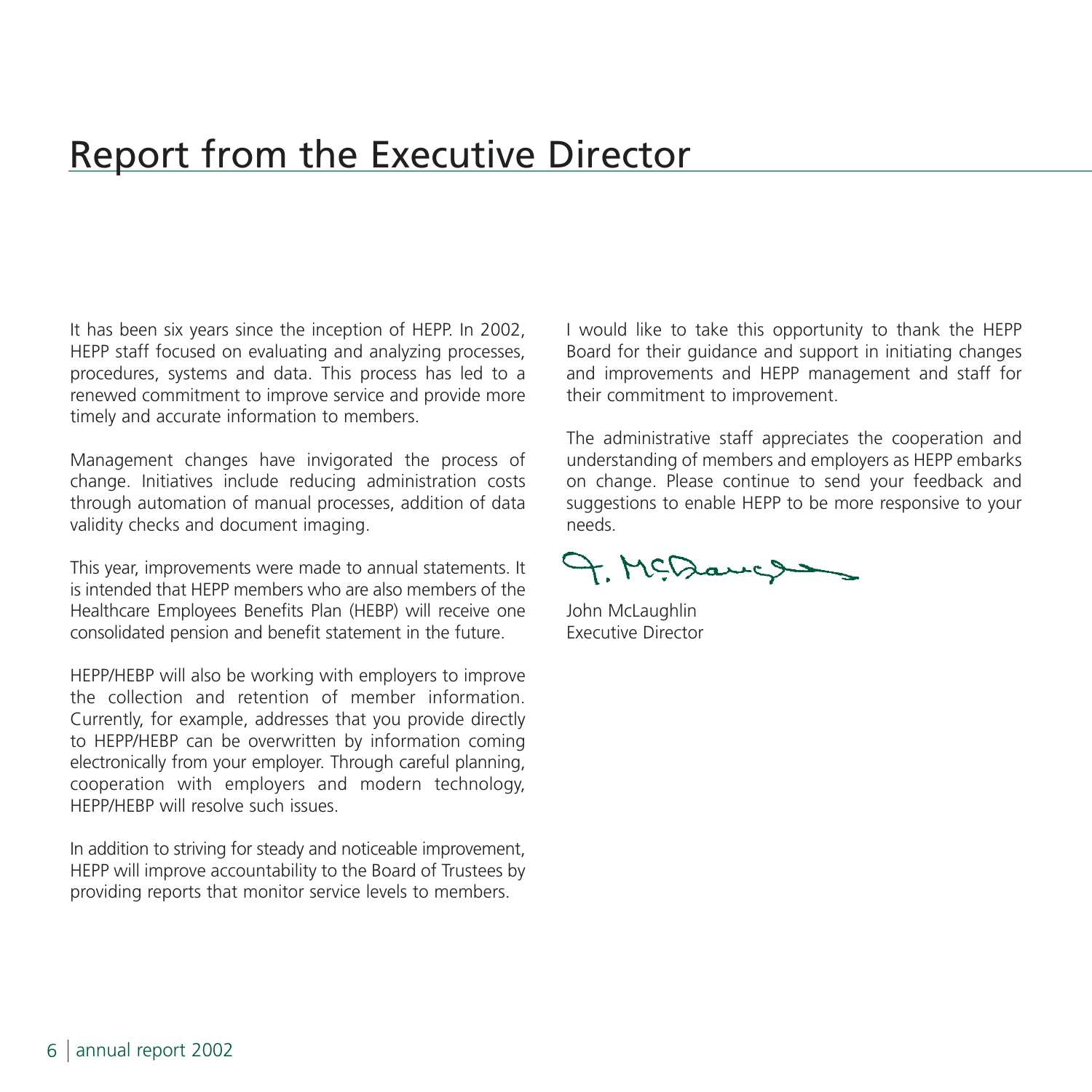### Governance Structure

### **Board of Trustees**

HEPP is governed by an independent, 12 member Board of Trustees, equally representing both unions and employers.

Trustees representing employers include:

- Three appointed by the Regional Health Authorities of Manitoba,
- One appointed by the Winnipeg Regional Health Authority,
- One appointed by the St. Boniface General Hospital, and
- One appointed by the majority vote of the above organizations.

One Trustee is appointed by each of the following unions:

- Manitoba Nurses Union
- Canadian Union of Public Employees
- United Food and Commercial Workers
- Manitoba Council of Health Care Unions
- Manitoba Government Employees Union
- Manitoba Association of Healthcare Professionals

Board members and their affiliations are listed on page 19.

### **Committees**

The following committees, established by the Board, play an important role in the governance of HEPP.

- The Investment Committee implements the Statement of Investment Policies and Procedures (SIPP) that is approved by the Board.
- The Audit Committee assists the Board in fulfilling its responsibility to oversee the financial reporting, accounting system and internal controls.
- The Governance Committee provides recommendations to the Board regarding governance issues such as structure, responsibilities and composition of Board committees and their effectiveness, and is responsible for developing human resource and organizational policies and reporting to the Board on the effectiveness of the Board and its members.

It is a requirement that each Board Trustee serve on at least one of the three standing committees.

Committee members and their affiliations are listed on page 19.

### **Management and Staff**

HEPP management and staff provide administrative and member services for both the Healthcare Employees Pension Plan (HEPP) and the Healthcare Employees Benefits Plan (HEBP).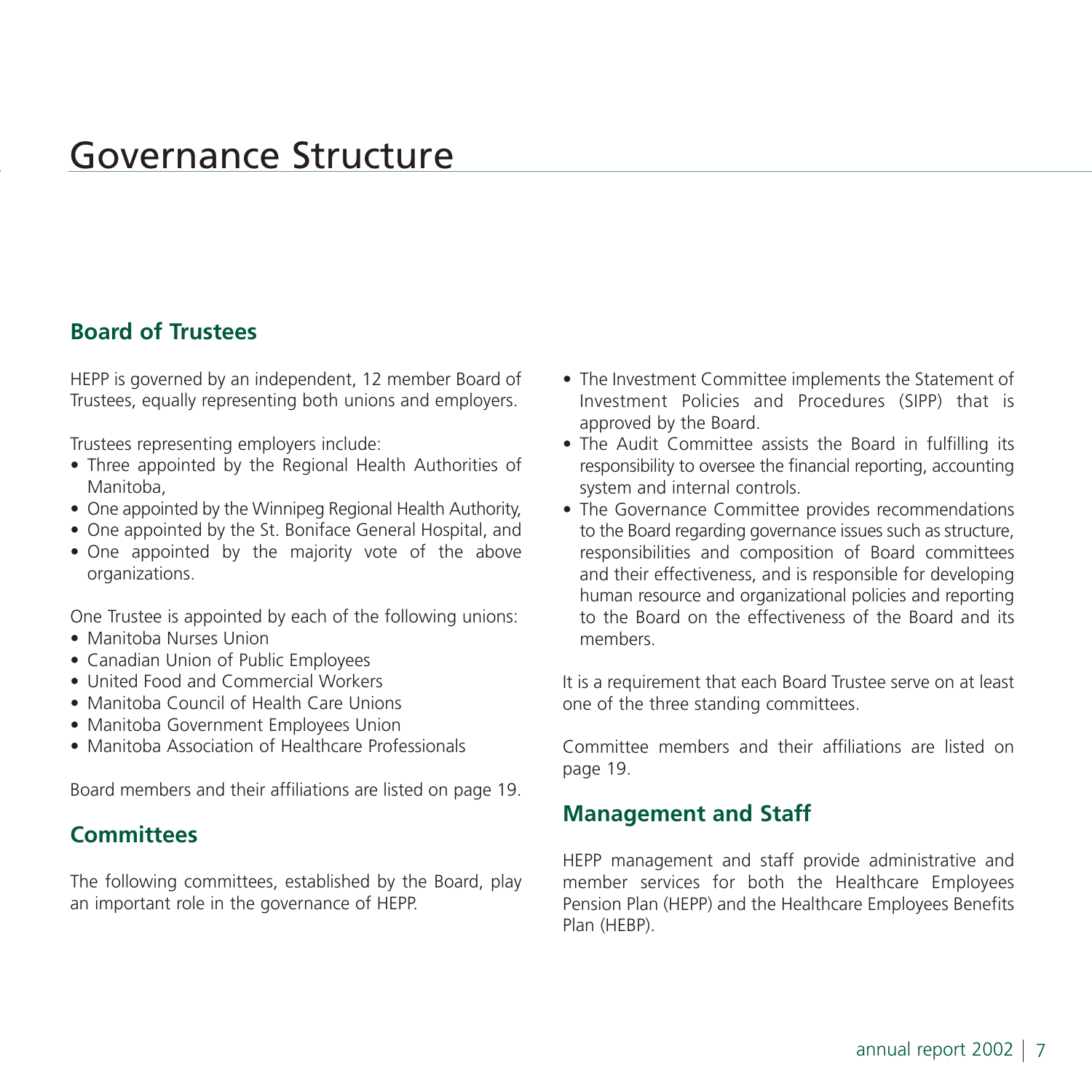### Plan Features

### **Retirement Income Benefit Formula**

As a defined benefit pension plan, HEPP provides eligible members with a lifetime pension based on years of service and highest average earnings at the rates of:

- 1.5% on earnings subject to the Canada Pension Plan (CPP), and
- 2% on earnings which are not subject to CPP.

### **Ad hoc COLAs**

Ad hoc cost of living adjustments (COLAs) may be granted by the Board of Trustees each January 1 when sufficient funds are available. COLAs have been granted every year since HEPP's inception with the exception of January 1, 2003.

### **Buyback Policies**

Buyback policies allow members to purchase, or buy back periods of maternity leave and other unpaid leaves of absence at retirement. Effective January 1, 2002, members have been allowed to contribute to the Plan during

approved leaves of absence subject to Canada Customs and Revenue Agency (CCRA) regulations.

### **Early Retirement**

- Members who are age 55 with two or more years of employment service may receive reduced pension benefits, and may be entitled to monthly bridge benefits.
- Members who are age 60 or over with two or more years of employment service, and members who have reached Magic 80 - their age plus years of service equals 80 - qualify for an unreduced monthly pension benefit.
- HEPP pays a supplementary benefit to members retiring from active status who:
	- ➤ Meet Magic 80 requirements, or
	- ➤ Have attained age 55 and completed at least two years of service.

### **Additional Features**

- Portability options allow pension benefits to be transferred between HEPP and other registered pension plans.
- Joint life forms of pension provide survivor benefits to a surviving spouse.
- HEPP provides pension accrual for disabled members.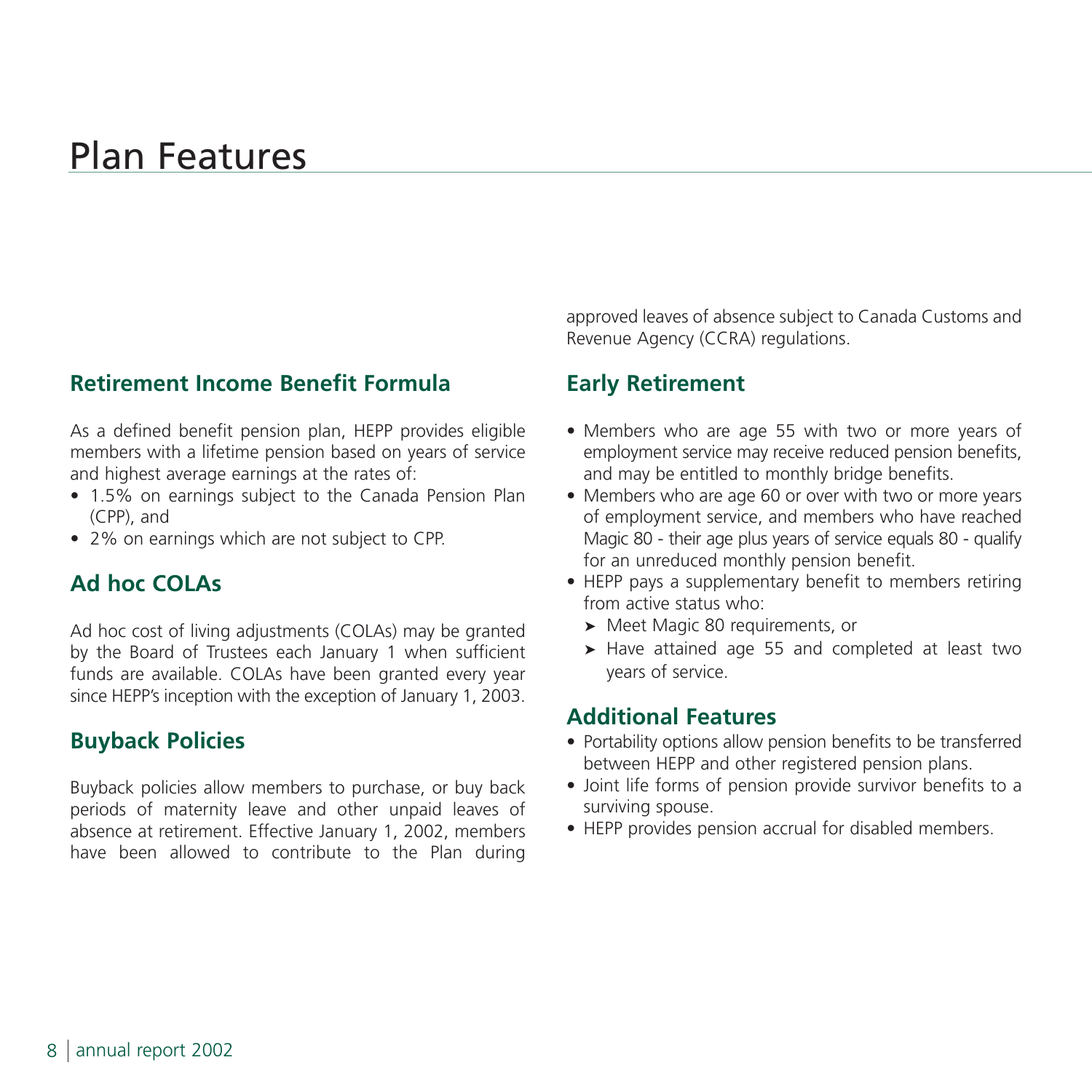# 2002 Highlights

### *Member Mix*



 $^1$  Members who no longer work for a participating employer or contribute to HEPP, but who have left money in the Plan so they can collect a pension at a later date.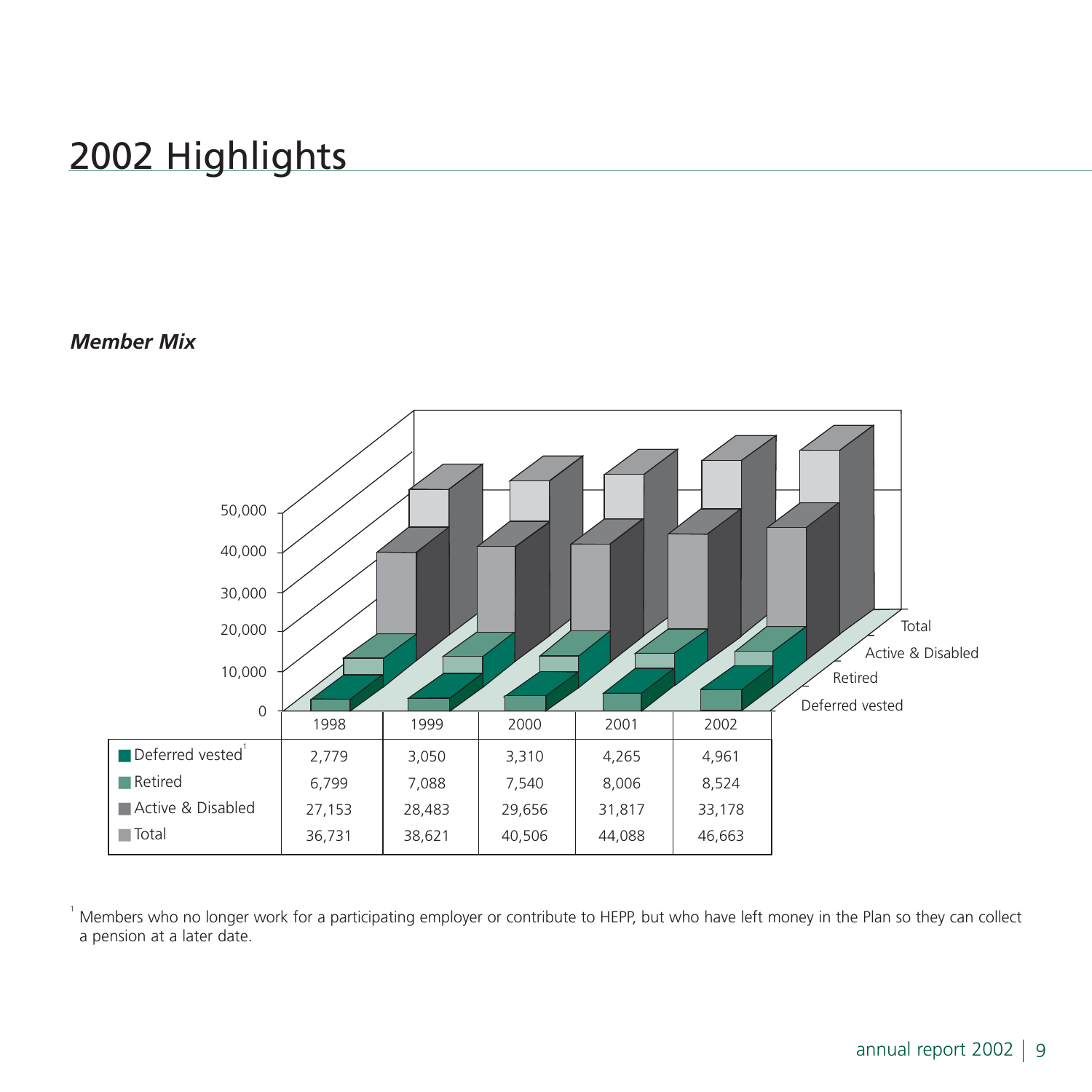### *Membership Information*

| Average age (years)                                   | 2002     | 2001     | 2000     | 1999     | 1998     |
|-------------------------------------------------------|----------|----------|----------|----------|----------|
| Active member                                         | 42.7     | 42.6     | 42.5     | 42.6     | 42.4     |
| Retired member                                        | 69.8     | 69.7     | 69.8     | 70.3     | 70.0     |
| Deferred member                                       | 41.9     | 42.6     | 42.1     | 45.3     | 43.4     |
| <b>Average earnings/pension</b>                       |          |          |          |          |          |
| Average annual earnings                               |          |          |          |          |          |
| active member                                         | \$27,665 | \$27,463 | \$26,909 | \$25,771 | \$24,613 |
| Average annual pension<br>retired member <sup>1</sup> | \$7,703  | \$7,494  | \$6,939  | \$6,441  | \$6,002  |

1 Includes bridge benefit



### *Pension Payments & Contributions Received (\$ millions)*



### 10 | annual report 2002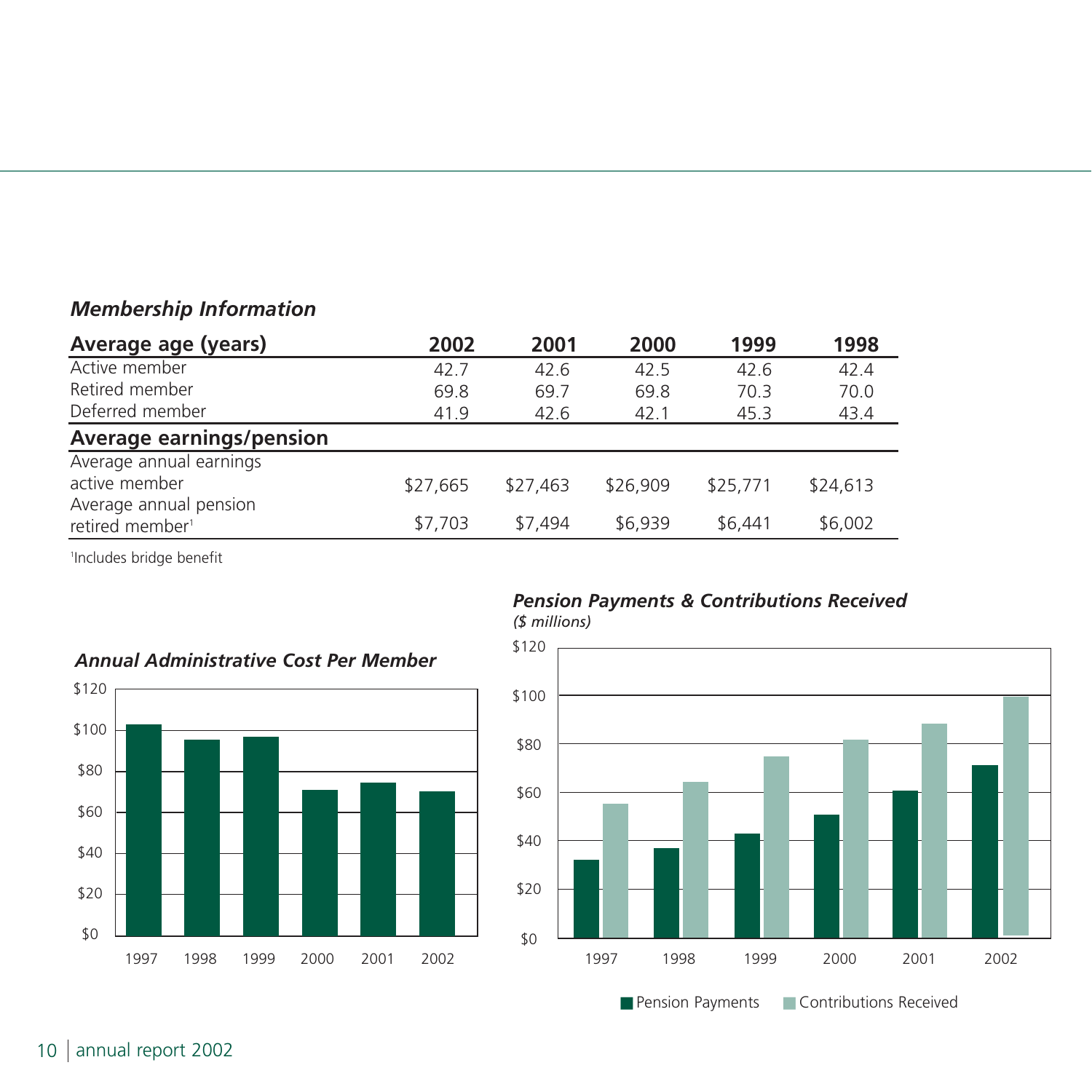# Management's Responsibility for Financial Reporting

The financial statements of HEPP have been prepared by management and approved by the Board of Trustees. Management is responsible for the contents of the financial information within the annual report.

The financial statements have been prepared in accordance with generally accepted accounting principles and, of necessity, include some amounts that are based on estimates and judgments. Financial information presented in the 2002 annual report that relates to the operations and financial position of HEPP is consistent with that in the financial statements. Systems of internal control and supporting procedures are maintained to provide assurance that transactions are authorized, assets are safeguarded and proper records are maintained.

The Audit Committee assists the Board of Trustees in discharging its responsibilities of approving the financial statements and overseeing management's performance of its financial reporting responsibilities. Prior to recommending approval of the audited financial statements, the Audit Committee reviews the financial statements, the adequacy of internal controls and the audit and financial reporting process with both management and the external auditors.

KPMG LLP, the external auditors appointed by the Board of Trustees, have conducted an independent examination of the financial statements in accordance with generally accepted auditing standards, performing such tests and other procedures as they consider necessary to express an opinion in their Auditors' Report. The external auditors have unrestricted access to management and the Audit Committee to discuss any findings related to the integrity of the Plan's financial reporting and adequacy of the internal control systems.

9. McDaugs

John McLaughlin Executive Director

Roh: Salall

Rohini Halli, CA Director of Finance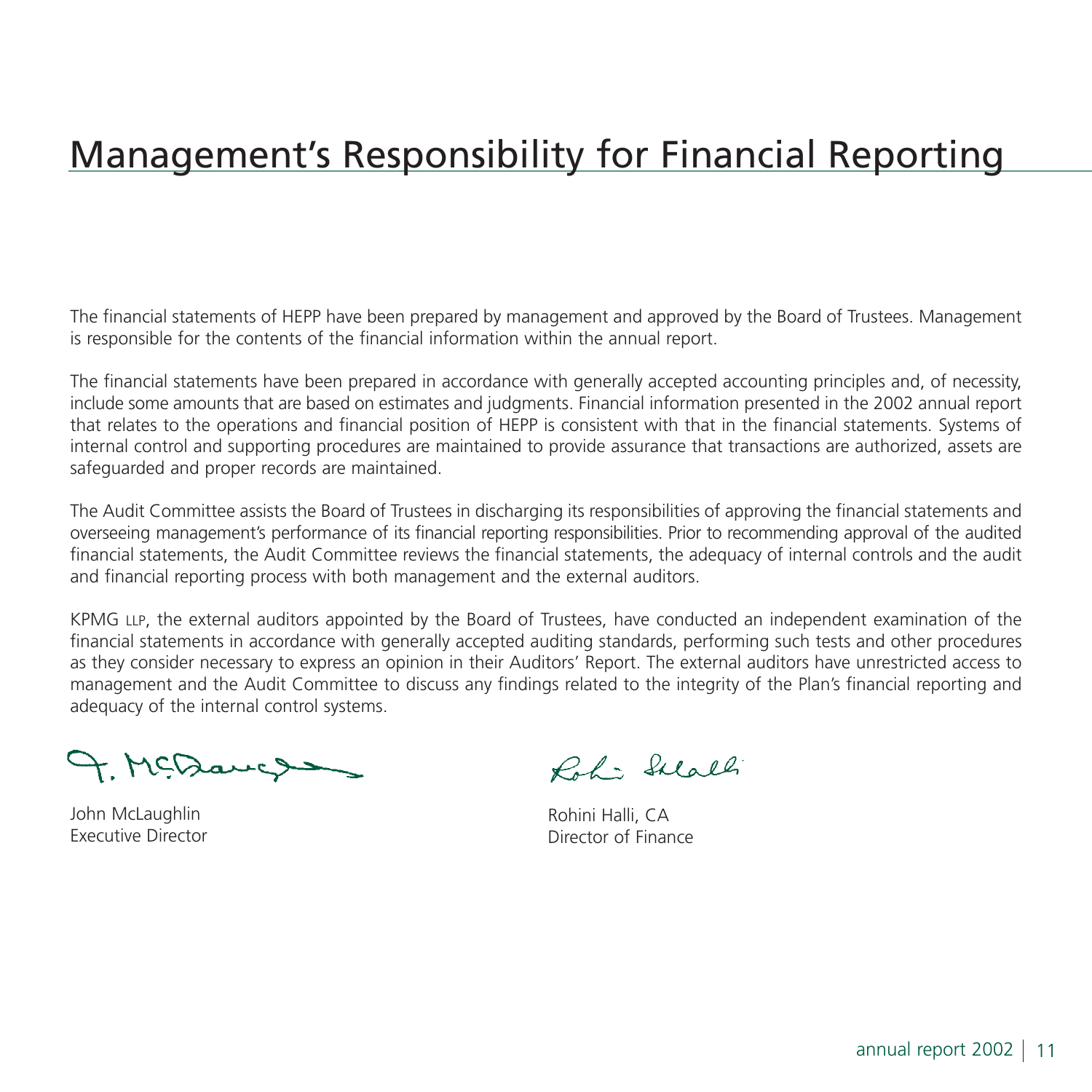# Fund Highlights

### **Financial Summary**

|                                                    | 2002             | 2001             |
|----------------------------------------------------|------------------|------------------|
|                                                    |                  |                  |
| Increase in net assets                             |                  |                  |
| Investment income                                  | \$<br>72,942,372 | \$<br>77,997,138 |
| Contributions from employers                       | 49,191,266       | 44,516,753       |
| Contributions from members                         | 49,191,266       | 44,516,753       |
|                                                    | 171,324,904      | 167,030,644      |
| Decrease in net assets                             |                  |                  |
| Current period change in market values             | 153, 174, 811    | 37,898,855       |
| Benefits paid to pensioners and beneficiaries      | 63,230,628       | 56,852,319       |
| Refunds to terminated members                      | 14,571,730       | 18, 163, 713     |
| Investment expenses                                | 6,603,700        | 6,306,550        |
| Plan administration expenses                       | 2,652,441        | 2,425,541        |
|                                                    | 240,233,310      | 121,646,978      |
| Net (decrease) increase in assets                  | (68,908,406)     | 45,383,666       |
| Net assets available for benefits, as of January 1 | 2,079,422,932    | 2,034,039,266    |
| Net assets available for benefits at December 31   | \$2,010,514,526  | \$2,079,422,932  |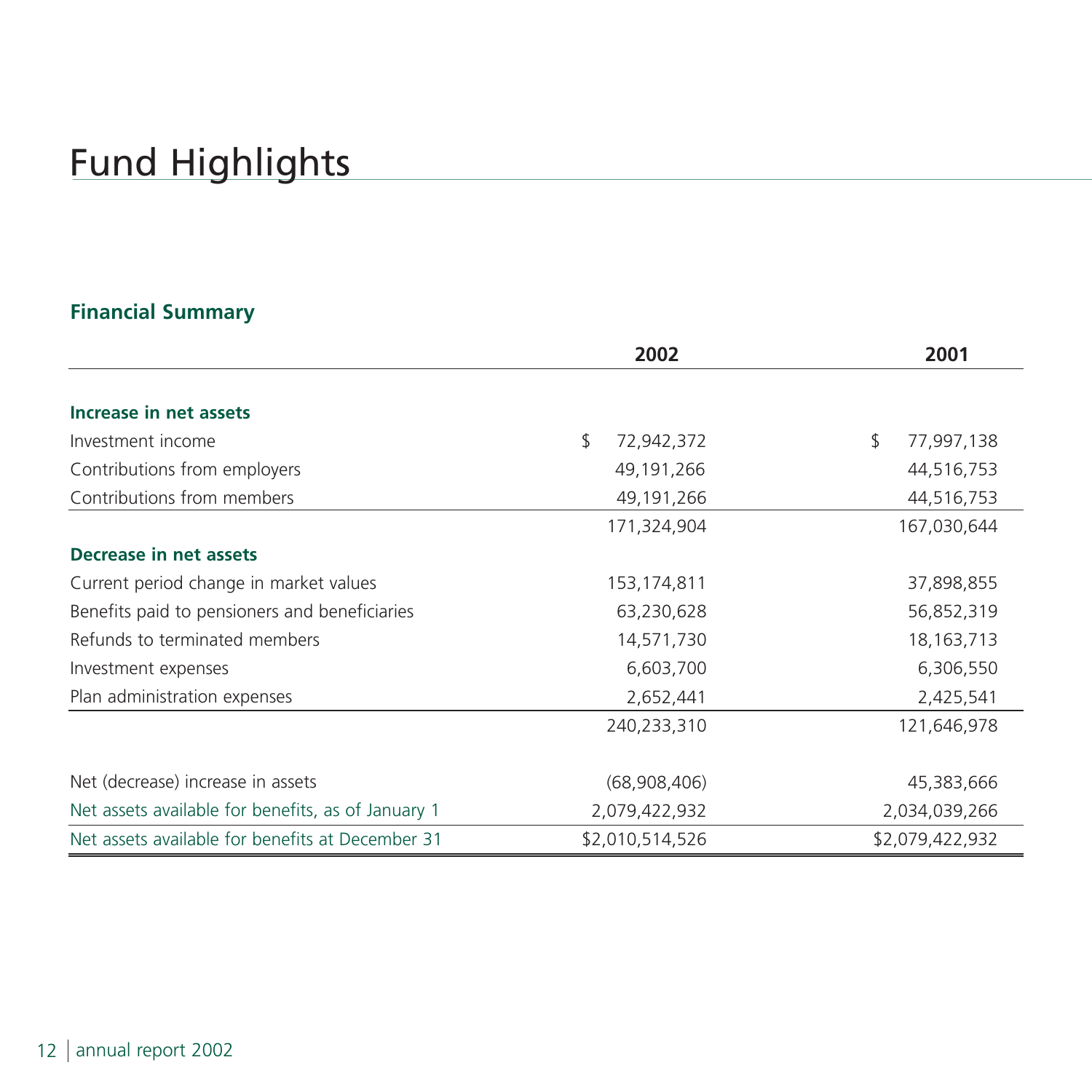### **Key Actuarial Information**

The Plan Text and the Trust Agreement require that an independent actuary perform an annual actuarial valuation on both a going concern basis and a solvency basis.

Towers Perrin, a firm of consulting actuaries, prepared the most recent actuarial valuation as at December 31, 2002.

The principal purposes of the valuation are:

- To present information on the financial condition of HEPP as at December 31, 2002,
- To compare actual and expected experience under the Plan since the previous valuation, and
- To present information on the sufficiency of member and participating employer contributions during 2002 to meet the cost of benefits accruing in 2002.

The notable features of the actuarial opinion are as follows:

- The going concern actuarial surplus, determined by comparing the actuarial value of assets to the actuarial liability, is \$67 million (compared to \$87 million at January 1, 2002).
- The market value of the assets exceeds the solvency liability by \$30 million (compared to \$286 million at January 1, 2002). Though the Plan remained solvent at December 31, 2002, the current employer and employee contribution rates are insufficient to fund the Plan. Consequently, it will be necessary to ensure that the Plan remains viable in the coming years by increasing contributions, or through a combination of contribution increases and benefit reductions.

### *Assets and liabilities*

|                                  | Dec. 31, 2002   | Jan.1, 2002     |
|----------------------------------|-----------------|-----------------|
| <b>Actuarial value of assets</b> |                 |                 |
|                                  | \$2,210,930,000 | \$2,115,124,000 |
| <b>Actuarial liabilities</b>     |                 |                 |
| Active & disabled                | 1.444.447.000   | 1,293,806,000   |
| Retired & deferred               | 675,918,000     | 593,661,000     |
| Reserves                         | 23,141,000      | 141,072,000     |
|                                  | 2,143,506,000   | 2,028,539,000   |
| Actuarial surplus                | 67,424,000      | 86,585,000      |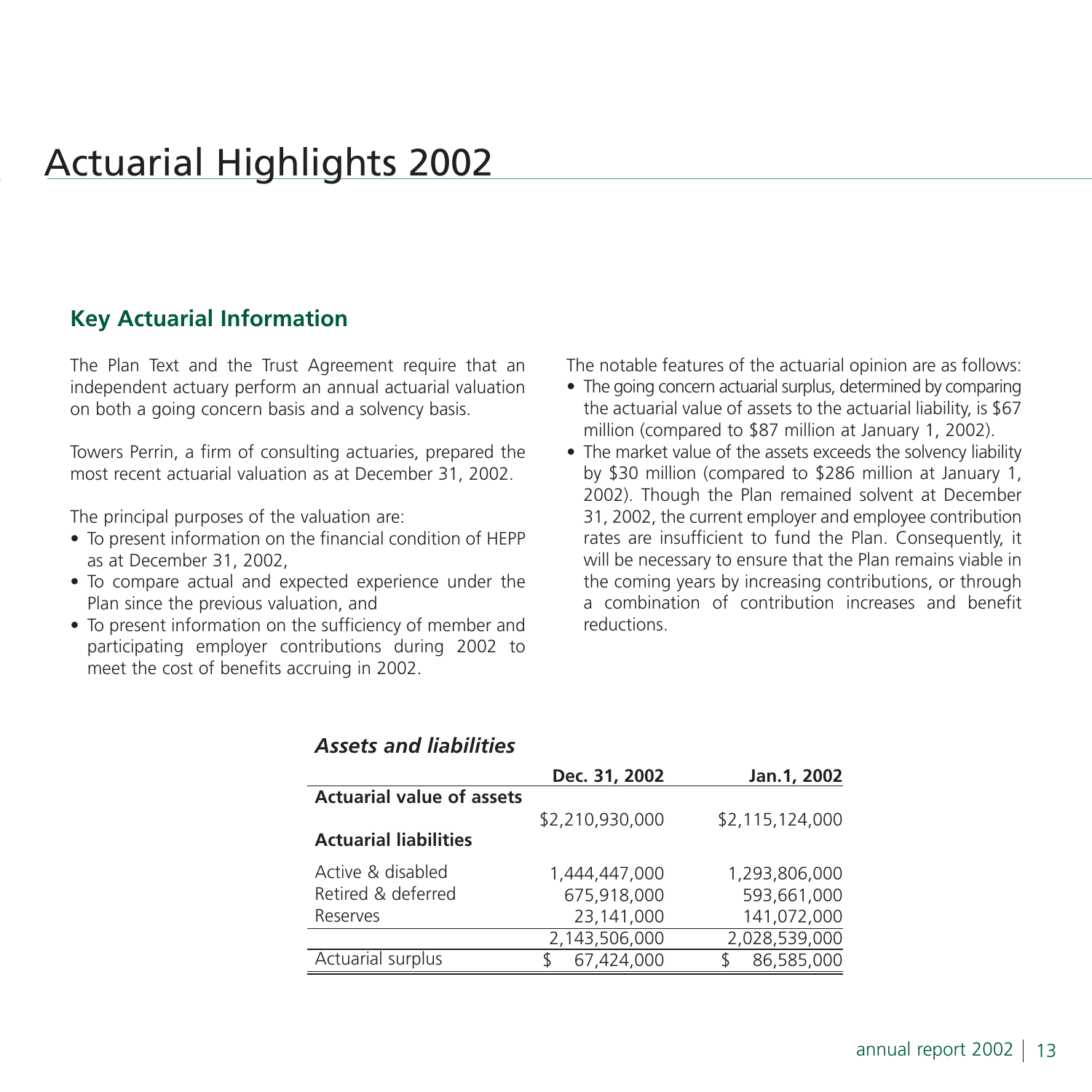

### *Growth of Actuarial Assets and Liabilities*

*Actuarial Surplus*



*(\$ millions)*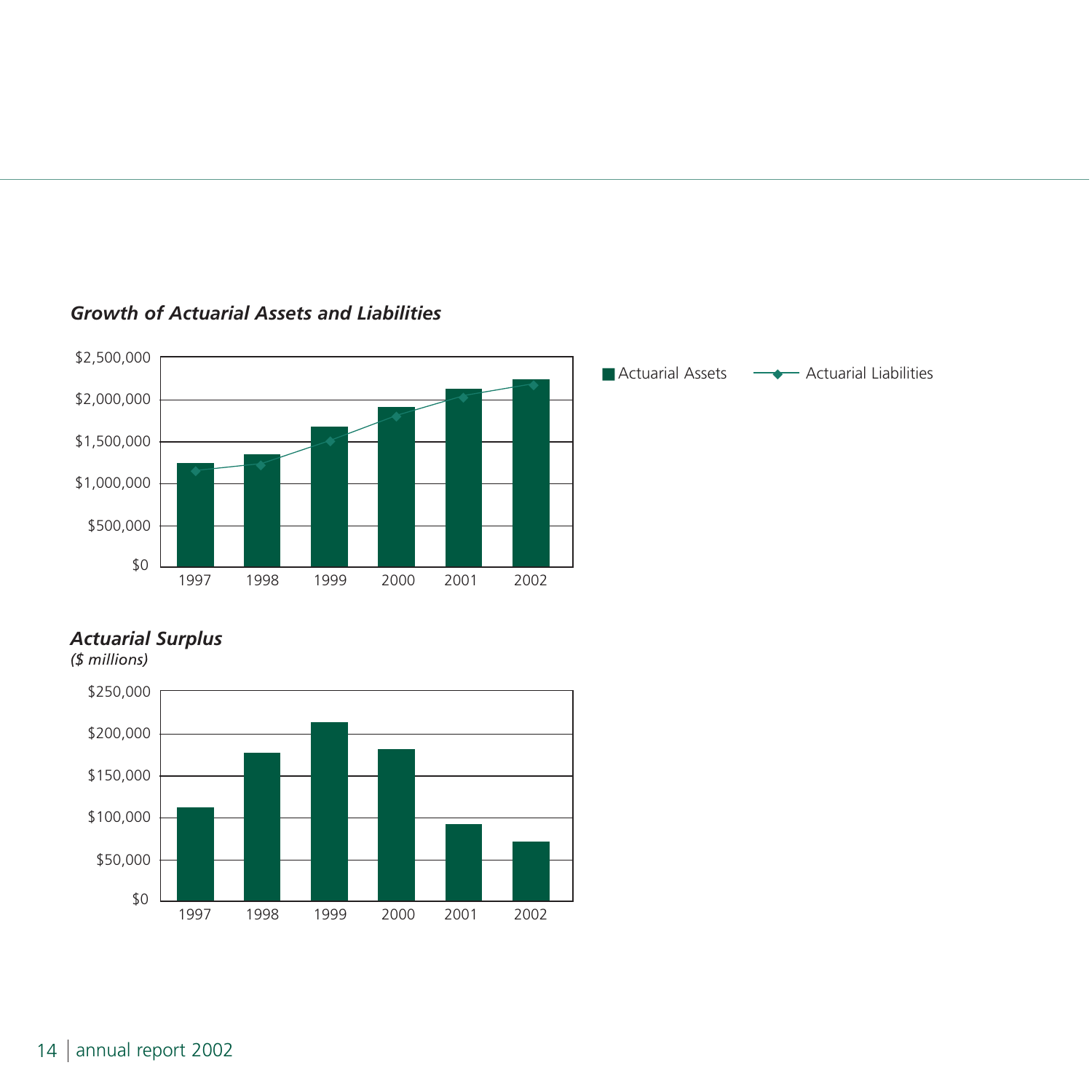# Report from the Director of Investments

### **Investment Committee**

The Board has established an Investment Committee responsible for overseeing the investment of the Fund's assets in accordance with the Statement of Investment Policies and Procedures. The Committee is comprised of eight members appointed by the Board.

Please refer to the directory on page 19 of this report for Committee member names.

### **Custodian**

CIBC Mellon Global Securities Services Company is the custodian of HEPP's assets. As well as being responsible for the safekeeping of those assets, they also provide accounting and reporting services.

### **External Performance Measurement**

Russell/Mellon Analytical Services provides the fund with investment return calculations and portfolio analytical information.

### **Investment Management**

HEPP hires external investment management firms based on their asset management expertise for given asset classes.

### **Statement of Investment Policies and Procedures**

The Board is responsible for establishing a Statement of Investment Policies and Procedures (SIPP). Investment managers must invest HEPP's assets in accordance with the SIPP.

HEPP's number one investment priority is to ensure that there are enough assets in the Plan to meet benefit obligations. HEPP must achieve a target return rate of 4% greater than the inflation rate, as measured by the Consumer Price Index (CPI), to meet these obligations and establish a reserve for ad hoc cost of living adjustments (COLAs). HEPP grants COLAs to existing pensioners, deferred vested members and disabled members when there are sufficient reserves available to do so.

Pension plans generally have a long-term investment horizon, typically over 20 years. The long-term nature of HEPP's obligations provides HEPP with the ability to withstand adverse short-term investment returns. Consequently, HEPP's investment policy provides for an overall asset mix of 60% equities and 40% fixed income.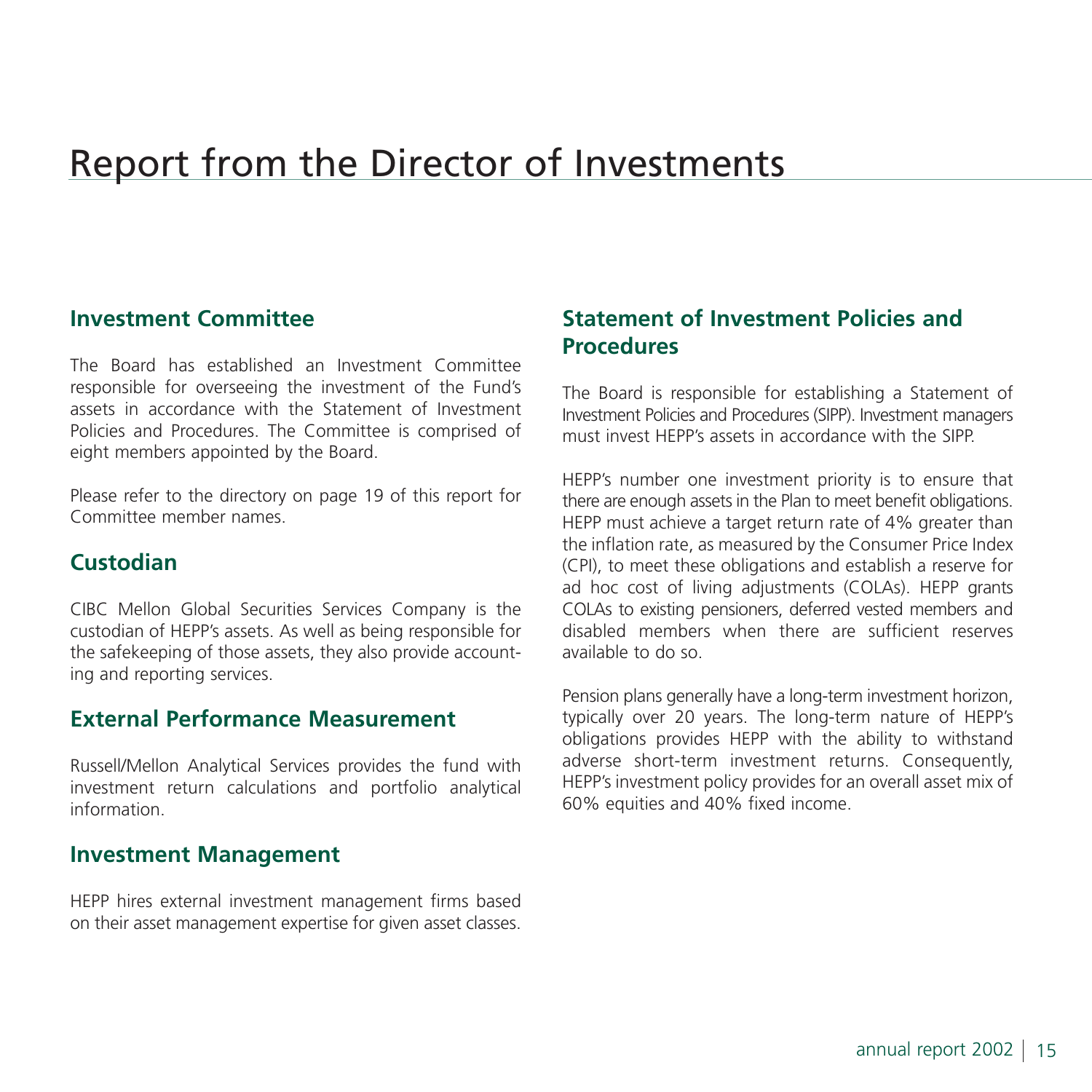

### *Investment Policy Asset Mix*

*Investment Returns vs. Liability Target Return Rate*

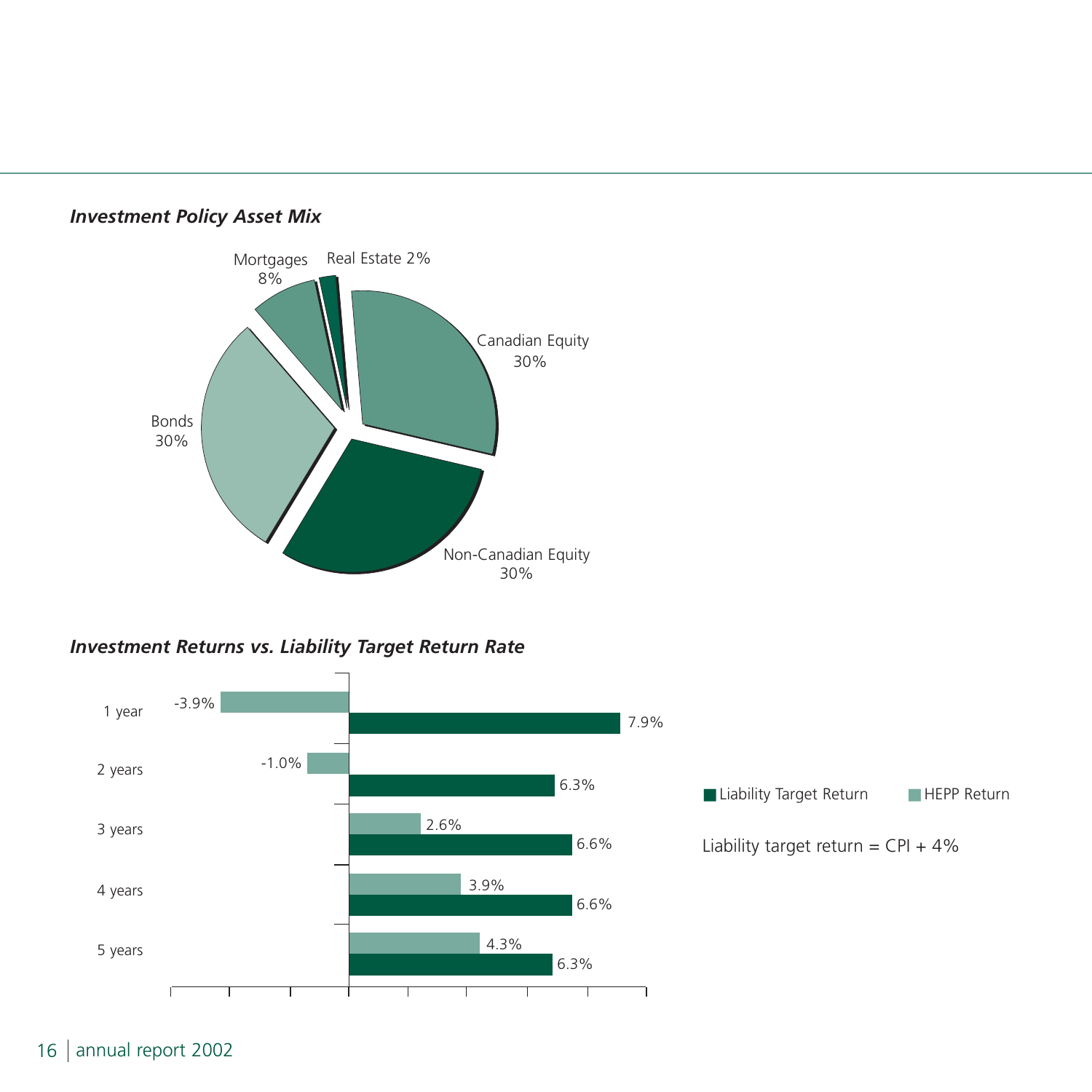As shown in the chart on the preceding page, investment returns have not kept pace with liability growth over the past five years.

Most stock markets around the world peaked in the year 2000 and have been trending down since then. The Canadian stock market peaked at over 11,000 in the year 2000 and closed at 6,600 at December 31, 2002, down almost 45% since its high. (See chart below)

HEPP's assets are invested in a variety of different asset classes to avoid being exposed heavily to a single asset class.

While declining equity markets have resulted in overall investment returns being less than those required to meet HEPP's actuarial liability targets, the Plan's investment performance relative to its policy benchmark has added value over the past five years as shown below.

HEPP has established an investment policy benchmark against which it measures its overall investment performance. The benchmark is calculated by taking the asset class weighting and multiplying by the asset class benchmark return. For example, our 30% weight in Canadian equity would be multiplied by the return on the Toronto Stock Exchange Index (TSX).



### *Toronto Stock Exchange Index Investment Returns vs. Policy Benchmark Return*

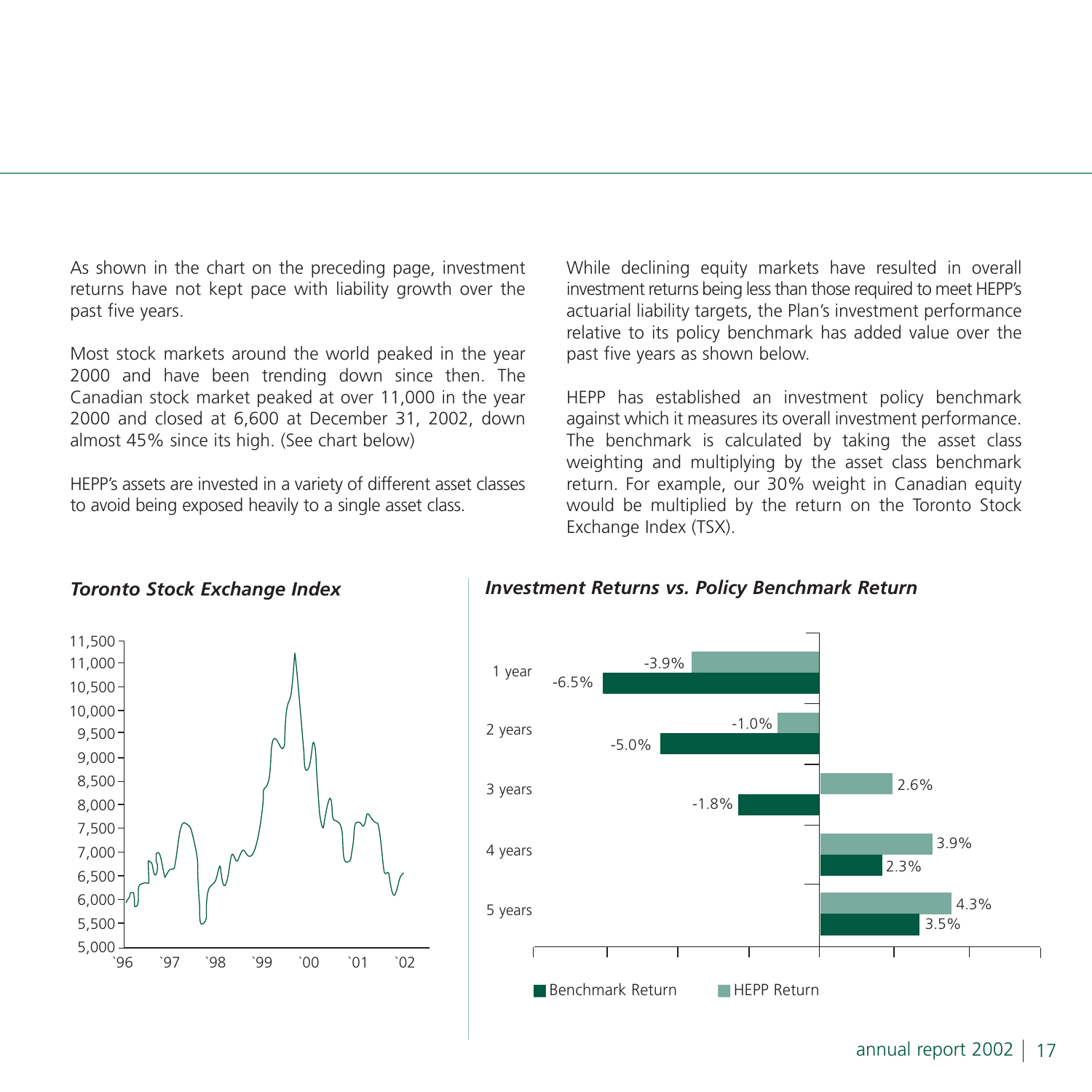### *2002 Major Market Returns*



The year 2002 was a difficult year for equity market returns. Fixed income market returns, by contrast, produced positive results during the year. The chart above shows the one-year returns for the major asset classes HEPP invests in.

We have a cautious outlook for improved investment returns over the next several years.

Interest rates, as measured by the Scotia Capital Universe Bond Index, were at 4.6% at year-end 2002. With a liability target return rate of inflation plus 4%, it will be challenging for the bond market to meet this hurdle rate over the next few years.

Equity markets have endured significant declines from their

peak levels only two years ago. We anticipate continued challenges from the equity markets with high levels of volatility leading to erratic returns.

With this outlook in mind, and based on our expected returns for the next several years, HEPP will be reviewing its asset mix in 2003, and may make adjustments accordingly.

Ronald Queck Director of Investments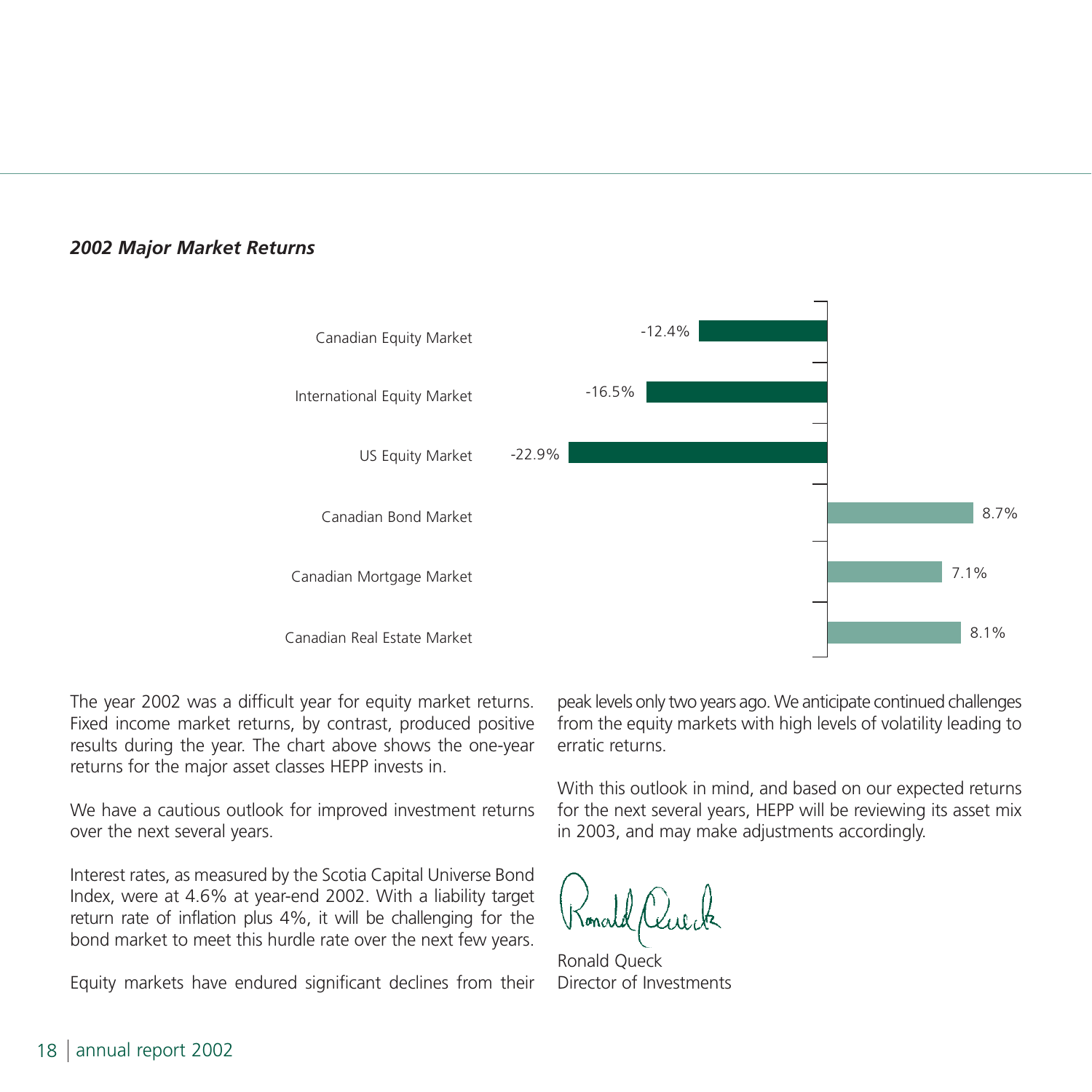# 2002 HEPP Directory

### **Board of Trustees**

#### **Union Representatives**

Ray Erb *Manitoba Government and General Employees Union (MGEU)* Doug Laurie *International Union of Operating Engineers (IUOE)* Bob Malazdrewich\* *Canadian Union of Public Employees (CUPE)* Bob Romphf *Manitoba Nurses Union (MNU)* Ken Swan *Manitoba Association of Health Care Professionals (MAHCP)* Robert Ziegler *United Food & Commercial Workers Union (UFCW) Local 832*

*\*Chair \*\*Vice-Chair* 

### **Investment Committee**

Bob Darling *Retired Investment Executive* Ray Erb\*\* *MGEU* Bob Malazdrewich *CUPE* Michael Nesbitt *Montrose Mortgage Corp.*

Bob Romphf *MNU* Ray Spokes *St. Boniface General Hospital* Darcy Strutinsky *WRHA* Darcy Zaporzan\* *RBC Investments* **Consultants**

**Employer Representatives**

*Brandon Regional Health Authority (RHA)* Gloria O'Rourke

*Winnipeg Regional Health Authority (WRHA)* Marilyn Robinson *Fred Douglas Lodge* Penny Sorensen *Assiniboine RHA* Ray Spokes\*\*

*St. Boniface General Hospital*

Darcy Strutinsky *WRHA*

Gary McIntosh

*\*Chair (Resigned effective December, 2002) \*\*Vice-Chair*

### **Audit Committee**

Bob Malazdrewich\*\* *CUPE* Marilyn Robinson *Fred Douglas Lodge*  Bob Romphf *MNU* Penny Sorensen *Assiniboine RHA*

Ray Spokes\*\*\* *St. Boniface General Hospital* Ken Swan *MAHCP* Gordon Webster, FCA\* *The Faneuil Group*

*\*Chair \*\*Ex-officio member, Chair of HEPP Board*

*\*\*\*Ex-officio member, Vice-Chair of HEPP Board*

### **Governance Committee**

Bob Malazdrewich *CUPE* Gary McIntosh *Brandon RHA* Gloria O'Rourke *WRHA* Robert Ziegler *UFCW*

#### **Management Team**

John McLaughlin, Executive Director Ronald Queck, CFA, Director of Investments Rohini Halli, CA, Director of Finance Kay Dunthorne, FLMI, ACS, ALHC, Director, Benefits Administration Ron Serediuk, Manager, Benefits Administration

Custodian – CIBC Mellon Global Securities Services Company Legal Counsel – Koskie Minsky Auditor – KPMG LLP Actuary – Towers Perrin